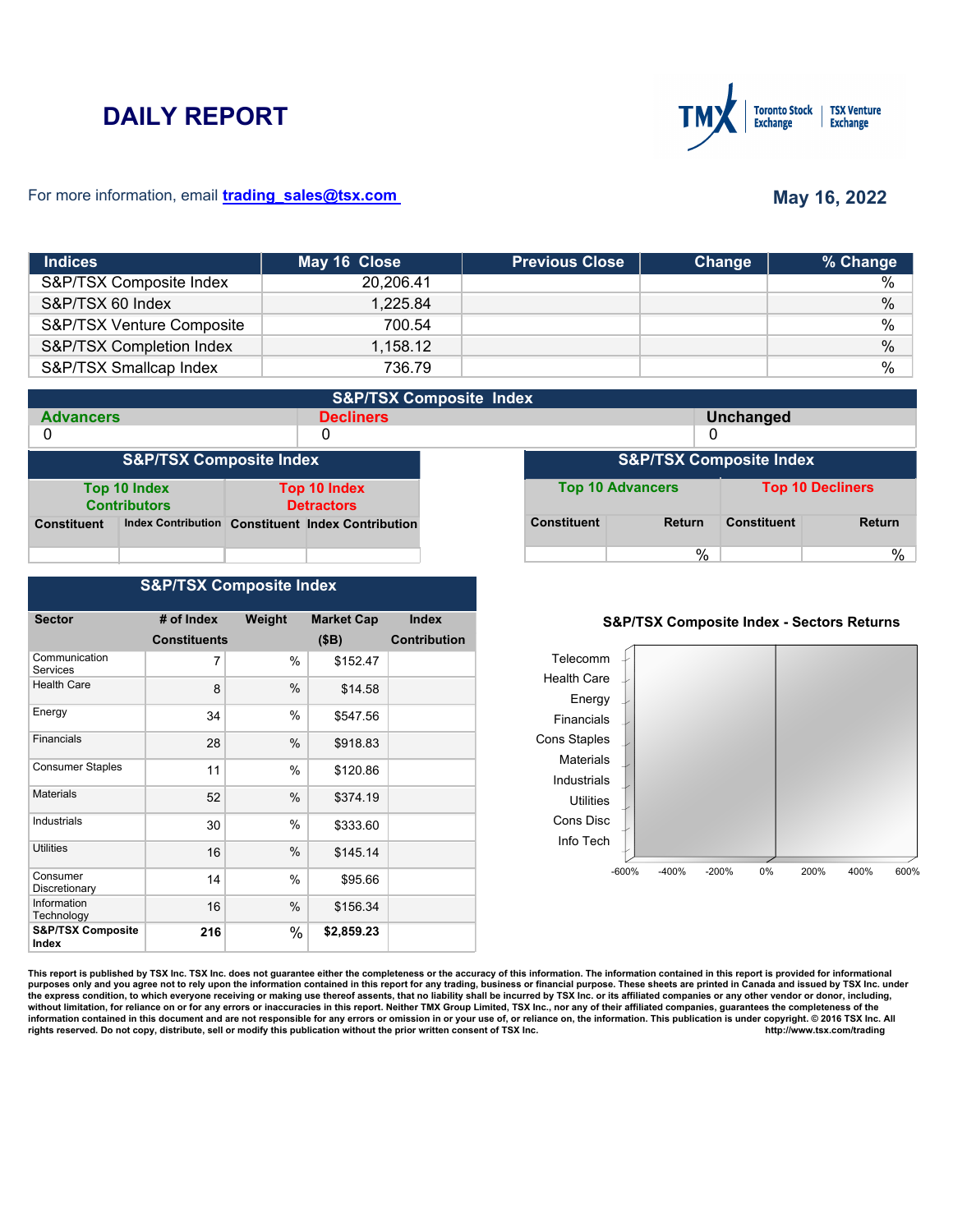**TSX ANONYMOUS TRADING** 

Daily Volume Daily Value Daily Trades

 493,618,876 \$12,795,680,176 1,181,342 Daily Symbols Traded 2,073



| Daily Volume       | 218.579.928     |
|--------------------|-----------------|
| Daily Value        | \$4,741,721,230 |
| Average Trade Size | 367             |
| % TSX Volume       | 44.28 %         |



| <b>Top 20 TSX Symbols by Volume</b> |                   |                  | Top 20 TSX Symbols by Value |                   |                  |  |
|-------------------------------------|-------------------|------------------|-----------------------------|-------------------|------------------|--|
| Symbol                              | <b>TSX Volume</b> | <b>TSX Value</b> | Symbol                      | <b>TSX Volume</b> | <b>TSX Value</b> |  |
| WRG                                 | 36,288,446        | \$939,861        | <b>ENB</b>                  | 32,472,022        | \$1,857,705,026  |  |
| ENB                                 | 32,472,022        | \$1,857,705,026  | SU                          | 12,535,599        | \$603,532,621    |  |
| MFC                                 | 21,281,381        | \$478,552,777    | <b>CNQ</b>                  | 6,445,353         | \$520,720,278    |  |
| SU                                  | 12,535,599        | \$603,532,621    | <b>TRP</b>                  | 6,658,796         | \$482,132,166    |  |
| <b>CVE</b>                          | 9,106,548         | \$241,259,824    | <b>MFC</b>                  | 21,281,381        | \$478,552,777    |  |
| <b>CPG</b>                          | 8,331,545         | \$79,945,975     | TD                          | 3,927,432         | \$361,823,525    |  |
| NZC                                 | 7,403,800         | \$185,897        | RY.                         | 2,720,474         | \$344,960,284    |  |
| ABX                                 | 7,277,977         | \$191,846,355    | <b>CNR</b>                  | 2,112,928         | \$305,465,837    |  |
| <b>TRP</b>                          | 6,658,796         | \$482,132,166    | <b>CVE</b>                  | 9,106,548         | \$241,259,824    |  |
| CNQ                                 | 6,445,353         | \$520,720,278    | <b>SHOP</b>                 | 441,457           | \$209,260,773    |  |
| ATH                                 | 6,140,118         | \$14,868,657     | <b>BMO</b>                  | 1,523,230         | \$202,030,737    |  |
| BTE                                 | 5,911,220         | \$38,298,537     | ABX                         | 7,277,977         | \$191,846,355    |  |
| BBD.B                               | 5,665,822         | \$6,571,215      | <b>CM</b>                   | 2,706,550         | \$187,161,226    |  |
| HND.                                | 4,792,798         | \$13,389,324     | <b>SLF</b>                  | 3,027,911         | \$184,386,509    |  |
| ARX                                 | 4,688,115         | \$81,161,181     | <b>PPL</b>                  | 3,683,011         | \$184,370,666    |  |
|                                     | 4,460,255         | \$141,870,073    | <b>FTS</b>                  | 2,811,902         | \$176,244,122    |  |
| AR                                  | 4,359,398         | \$5,124,610      | <b>EMA</b>                  | 2,470,918         | \$154,807,778    |  |
| ТD                                  | 3,927,432         | \$361,823,525    | RCI.B                       | 2,243,312         | \$146,154,153    |  |
| PPL                                 | 3,683,011         | \$184,370,666    | <b>NTR</b>                  | 1,098,206         | \$142,691,817    |  |
| SJR B                               | 3,677,603         | \$128,185,916    |                             | 4,460,255         | \$141,870,073    |  |

| <b>ETF Trading</b> |               |                     |          |  |
|--------------------|---------------|---------------------|----------|--|
| Daily Volume       | 35.583.126    | Average Trade Value | \$10,622 |  |
| Daily Value        | \$627,302,435 | Average Trade Size  | 603      |  |
| # Trades           | 59.058        | # of ETFs Traded    | 842      |  |

| Top 10 ETFs by TSX Volume |                     |            | Top 10 ETFs by TSX Value |                     |  |  |
|---------------------------|---------------------|------------|--------------------------|---------------------|--|--|
| <b>Market Volume</b>      | <b>Market Value</b> | Symbol     | <b>Market Volume</b>     | <b>Market Value</b> |  |  |
| 4.792.798                 | \$13,389,324        | XIU        | 2,916,692                | \$90,509,254        |  |  |
| 3,376,694                 | \$7,564,754         | <b>XEG</b> | 3,067,569                | \$49,790,783        |  |  |
| 3,067,569                 | \$49,790,783        | ZEB        | 759,488                  | \$27,888,127        |  |  |
| 2,916,692                 | \$90,509,254        | <b>HNU</b> | 759,476                  | \$25,800,575        |  |  |
| 1,855,600                 | \$15,751,722        | <b>HXT</b> | 456,135                  | \$22,275,705        |  |  |
| 1,467,051                 | \$16,271,389        | <b>XQQ</b> | 180,585                  | \$17,239,351        |  |  |
| 811.647                   | \$6,666,116         | HQU        | 1.467.051                | \$16,271,389        |  |  |
| 759,488                   | \$27,888,127        | <b>HQD</b> | 1,855,600                | \$15,751,722        |  |  |
| 759,476                   | \$25,800,575        | HEU        | 277,371                  | \$15,554,239        |  |  |
| 651.035                   | \$3,652,792         | ZQQ        | 173.765                  | \$15.372.887        |  |  |
|                           |                     |            |                          |                     |  |  |